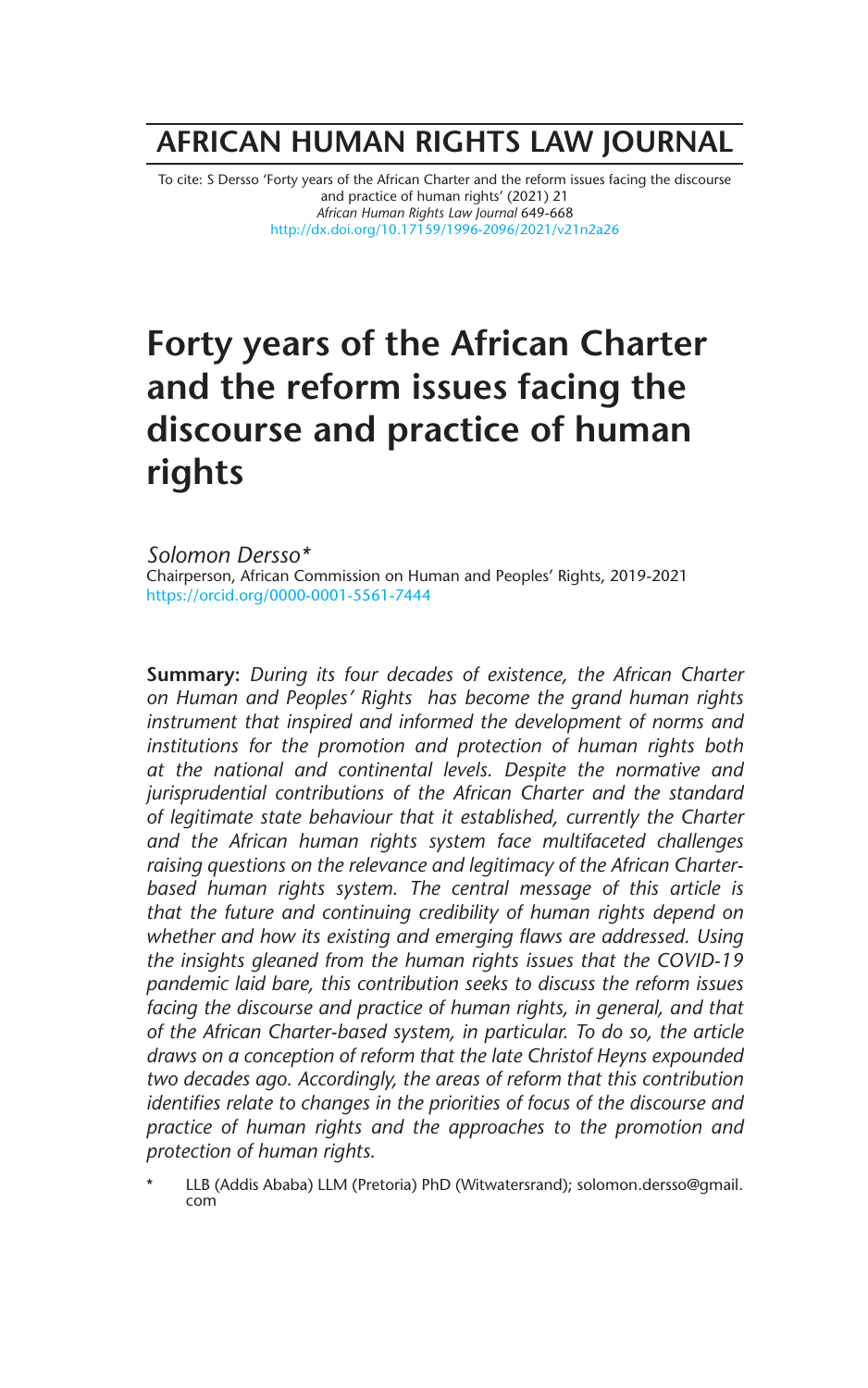**Key words:** *African Charter on Human and Peoples' Rights; legitimacy; COVID-19; reform*

### **1 Introduction**

Let me start by extending to all the colleagues, friends and participants my warm greetings on this auspicious occasion of the fortieth anniversary of the African Charter on Human and Peoples' Rights (African Charter). I also wish to thank the Centre for Human Rights, University of Pretoria, for organising this event which actually combines two in one. It is an occasion for reflecting on the fourdecade journey of the African Charter. It also serves to celebrate the work of the late Prof Christof Heyns, perhaps with a particular focus on his contributions to the African human rights system.

We are marking the 40-year anniversary of the African Charter at a time when the world and Africa are witnessing developments that threaten the human rights system and in the context of the global COVID-19 pandemic. In his address to the United Nations (UN) Human Rights Council in February 2020, the Secretary-General of the UN captured the bleak state of human rights in the world as  $follows<sup>-1</sup>$ 

Human rights today face growing challenges. And no country is immune. We see civilians trapped in war-torn enclaves, starved and bombarded in clear violation of international law. Human trafficking affecting every region in the world, preying on vulnerability and despair. Women and girls enslaved, exploited and abused, denied the opportunity to make the most of their potential. Civil society activists tossed in jail, and religious and ethnic minorities persecuted, under overly broad definitions of national security. Journalists killed or harassed for seeking only to do their jobs. Minorities, indigenous people, migrants, refugees, the [lesbian, gay, bisexual, transgender and intersex] LGBTI community, vilified as the 'other' and tormented by acts of hate.

While this disturbing summary of the state of human rights in the world does not specify the factors and forces that account for these threats facing human rights, it cannot be denied that these are the manifestations of the global trends that threaten human rights at the core.

UN Secretary-General Antonio Guterres 'Basic freedoms under assault, Secretary General tells Human Rights Council, launching call to revive respect for dignity, equality amid rising tensions', https://www.un.org/press/en/2020/sgsm19985. doc.htm (accessed 1 December 2021).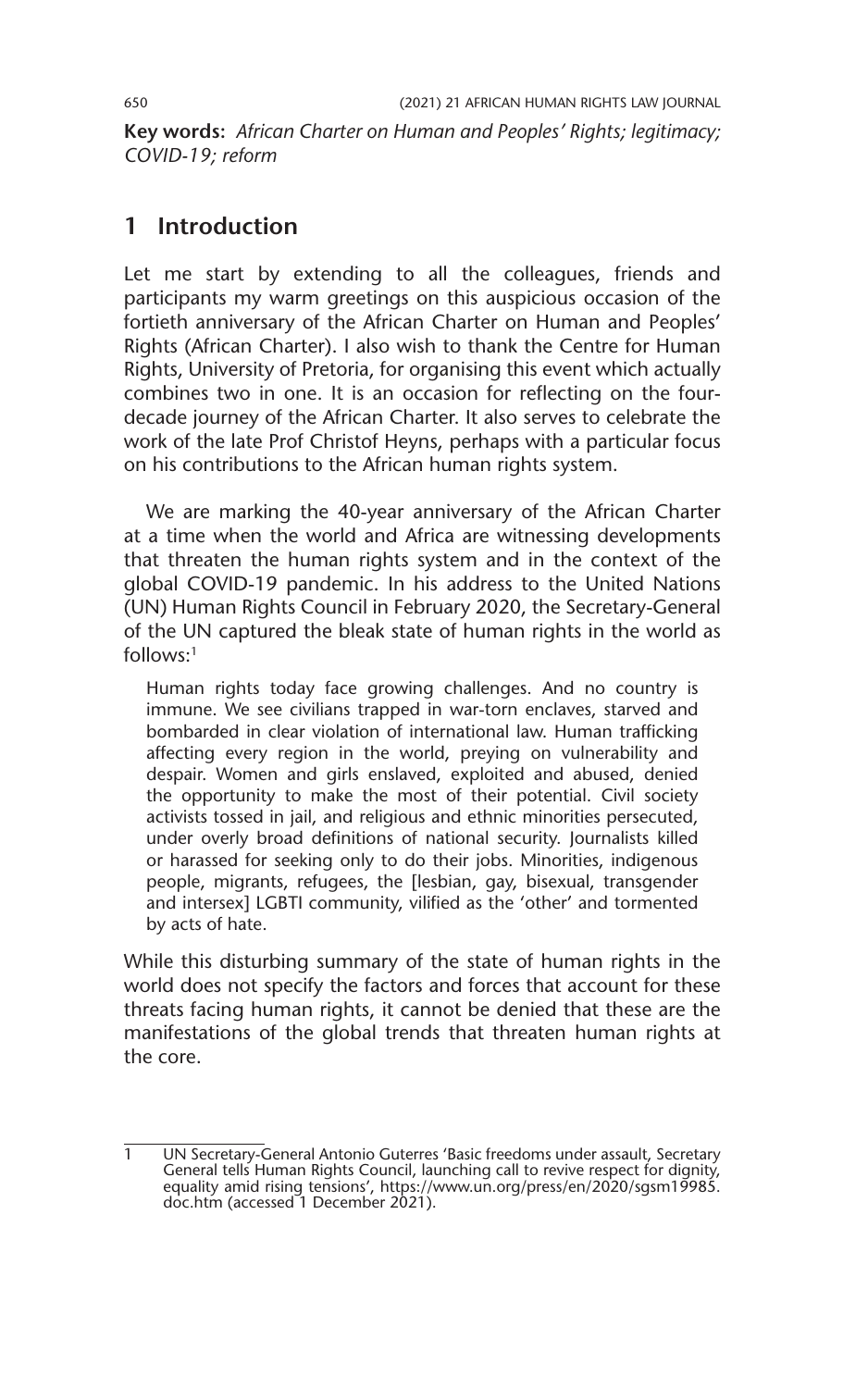Apart from the shift in the global power relations and the adverse ramifications of 'the unravelling of the international order' owing to deepening rivalry between major powers, this also is an era that has witnessed the resurgence of nationalism and populism in many parts of the world. As Mishra pointed out, $2$  the other global trends include the fact that

- authoritarian leaders, anti-democratic backlashes and right-wing extremism define the politics of Austria, France and the United States as well as India, Israel, Thailand, the Philippines and Turkey;
- hate-mongering against immigrants, minorities and various designated 'others' has gone mainstream; and
- the unleashing by globalisation of 'an array of unpredictable new international actors, from English and Chinese nationalists, Somali pirates, human traffickers and anonymous cyber-hackers to Boko Haram' as well as ISIS.

Not surprisingly, these global trends find expression as much in Africa as in other parts of the world, despite the specificity of the form that they take in particular contexts on the continent. We have witnessed a rise of populist authoritarianism and the use of the defence of sovereignty to deflect scrutiny for violations of rights. These developments constitute the backdrop to our consideration of the 40-year journey of the African Charter and what this journey tells one about the current situation *vis-à-vis* the current state and future trajectory of human and peoples' rights on our continent.

Against the background of the foregoing and using the lessons from the COVID-19 pandemic, this contribution seeks to discuss the reform issues facing the discourse and practice of human rights. The contribution is a means by which I wish to make a modest attempt at addressing these reform issues based on my remarks at the Centre for Human Rights event on the fortieth anniversary of the African Charter dedicated to the memory and life of the late Christof Heyns. In this contribution reform focuses mainly on what Heyns called 'changes in the practices of the Commission. It might also manifest itself in the form of new approaches being followed by those who are actually or potentially engaged in the practical implementation of the system.'3

The article consists of six parts. Following this introductory part, the second part discusses the historic contributions by and the current significance of the African Charter. This discussion helps

<sup>2</sup> P Mishra *Age of anger: A history of the present* (2017).

<sup>3</sup> See C Heyns 'The African regional human rights system: In need of reform?' (2001) 1 *African Human Rights Law Journal* 156.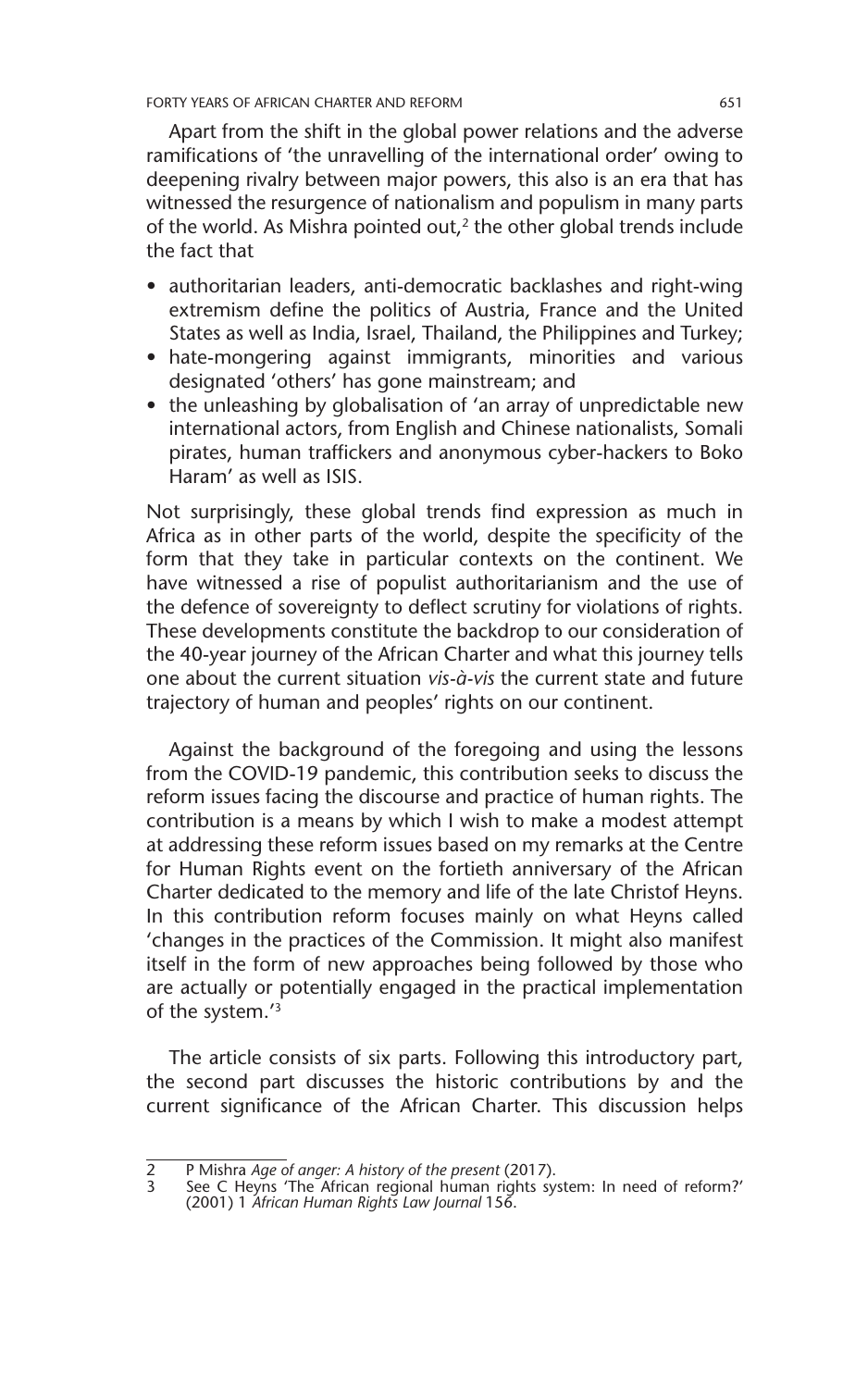to contextualise the 40-year journey of the African Charter. The third part provides a brief analysis of the current state of human rights on the continent. Such analysis presents the human rights situation that highlights the issues of reform and necessitates our consideration of what needs to be done to limit the expanding gap between the African Charter and the actual experience of people on the continent. In part four I discuss the human rights issues that the COVID-19 pandemic has unearthed. Building on the previous part, this discussion identifies other reform issues that were made evident in the context of the COVID-19 pandemic. As a follow up to the preceding part, part 5 presents a summary of the human rights issues that the context of the COVID-19 pandemic laid bare.

### **2 Contributions by and current status and significance of the African Charter**

In its founding and evolution, the African human rights system became more than a regional manifestation or articulation of international human rights.<sup>4</sup> As the content of the African Charter and the scope of rights and freedoms it enunciated show, the system is a product of the historical, political, socio-economic and cultural experiences of the continent. This can be gathered from not only the equal legal status that it has accorded to civil and political rights and economic, social and cultural rights,<sup>5</sup> but it can also be discerned from the place of honour the African Charter has vested in peoples' collective rights<sup>6</sup> and its enunciation of duties of individuals.<sup>7</sup>

Indeed, the African Charter is more than an affirmation of human rights as abstractions of the natural attributes of the human person. Importantly, it also represents an expression of specific historical experiences and civilisations for human freedom and dignity. In this sense, at one level the African Charter is an illustration of the late Christof Heyns's theory of the struggle approach to human rights.<sup>8</sup> Viewed from this perspective, the African Charter in part is an exercise

<sup>4</sup> It is worth noting that the African Charter reiterates the OAU Charter's recognition of the UN Charter and the Universal Declaration of Human Rights. Importantly, it affirms 'that fundamental human rights stem from the attributes of human beings, which justifies their international protection'.

<sup>5</sup> See *Social Economic Rights Action Centre (SERAC) & Another v Nigeria* (2001) AHRLR 60 (ACHPR 2001).

<sup>6</sup> African Commission State Reporting Guidelines and Principles on Articles 21 and 24 of the African Charter (2018); SA Dersso 'The jurisprudence of the African Commission on Human and Peoples' Rights with respect to peoples' rights' (2006) 6 *African Human Rights Law Journal* (2006) 333. 7 M Mutua 'The Banjul Charter and the African cultural fingerprint: An evaluation

of the concept of duties' (1995) 35 *Virginia Journal of International Law* 339.

<sup>8</sup> CH Heyns 'A "struggle approach" to human rights' in A Soeteman (ed) *Pluralism and law* (Kluwer Academic Publishers 2001) 171.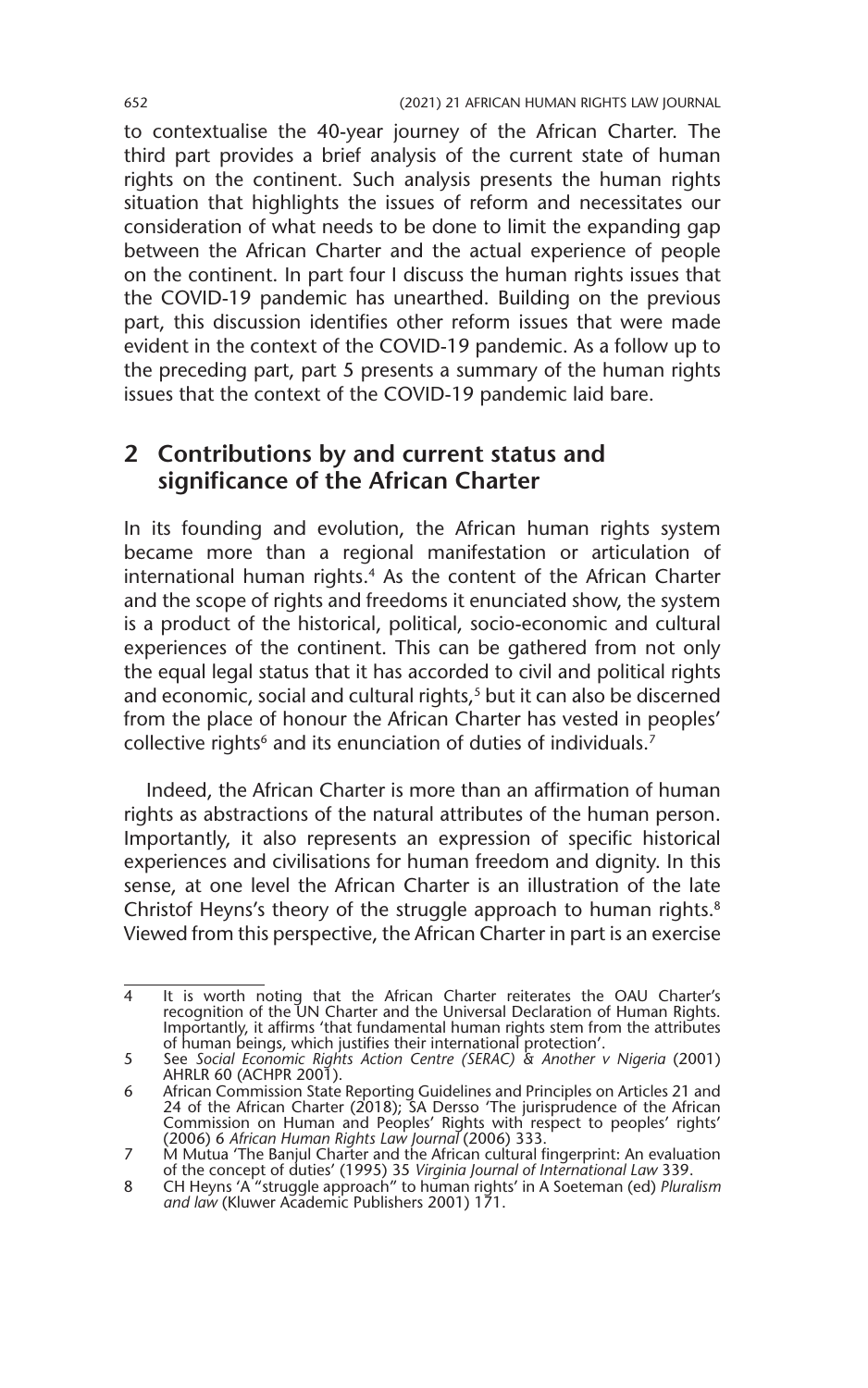to articulate the catalogue of rights geared towards removing the conditions of oppression that historically robbed the peoples of the continent of their humanity as Africans and continue to impede their access to the full measure of fundamental rights and freedoms. The African Charter thus gives, among others, recognition to the need to 'eliminate colonialism, neo-colonialism, apartheid, Zionism, and to dismantle aggressive foreign military bases and all forms of discrimination, particularly those based on race, ethnic group, color, sex, language, religion or political opinion'.<sup>9</sup>

One of the major achievements of the African Charter at the time of its adoption and since was the establishment of a legal regime, as part of the Organisation of African Unity (OAU) system (now the African Union (AU)), for the promotion and protection of human rights. This is significant in two major ways.

First, in making human rights matters of continental concern and, hence, not merely within the exclusive jurisdiction of states,<sup>10</sup> it established the first paradigmatic departure in the OAU's conception of the principles of state sovereignty and non-interference.<sup>11</sup> The African Charter not only enunciated the catalogue of rights and freedoms by which state parties to the Charter consented to be legally bound, but also established a mechanism for the monitoring and implementation of the rights and freedoms and for holding states accountable.<sup>12</sup> The Charter thus was the first legal instrument to pierce the veil of sovereignty that excluded any scrutiny of the way in which independent African states treated people under their jurisdiction. On the historical significance of this, one of the drafters of the African Charter, the Gambian jurist Hassan Jallow remarked:<sup>13</sup>

The very notion of creating machinery for the promotion and protection of human rights was itself nothing less than revolutionary

<sup>9</sup> Preamble to the African Charter.

<sup>10</sup> African Commission on Human and Peoples' Rights and Centre for Human Rights *Celebrating the African Charter at 30: A guide to the African human rights system* (2011) 7: 'The Charter also dealt a blow to state sovereignty by emphasising that human rights violations could no longer be swept under the carpet of "internal affairs

<sup>11</sup> Subsequently, with the adoption of the Constitutive Act of the African Union, this approach was encapsulated in art 4(h) of the Constitutive Act mandating intervention of the AU in its member states in cases of 'grave circumstances, namely genocide, war crimes and crimes against humanity'. For more, see SA Dersso 'The role of the African human rights system in the operationalisation of article 4(h) of the AU Constitutive Act' in D Kuwali & F Viljoen (eds) *Africa and the responsibility to protect* (2014) 195.

<sup>12</sup> For a more recent review of the role of the African Commission, see M Ssenyonjo 'Responding to human rights violations in Africa: Assessing the role of the African Commission and the African Court on Human and Peoples' Rights (1987-2018)' (2018) 7 *International Human Rights Law Review* 1.

<sup>13</sup> HB Jallow *The law of the African (Banjul) Charter on Human and Peoples' Rights (1988-2006)* (2007).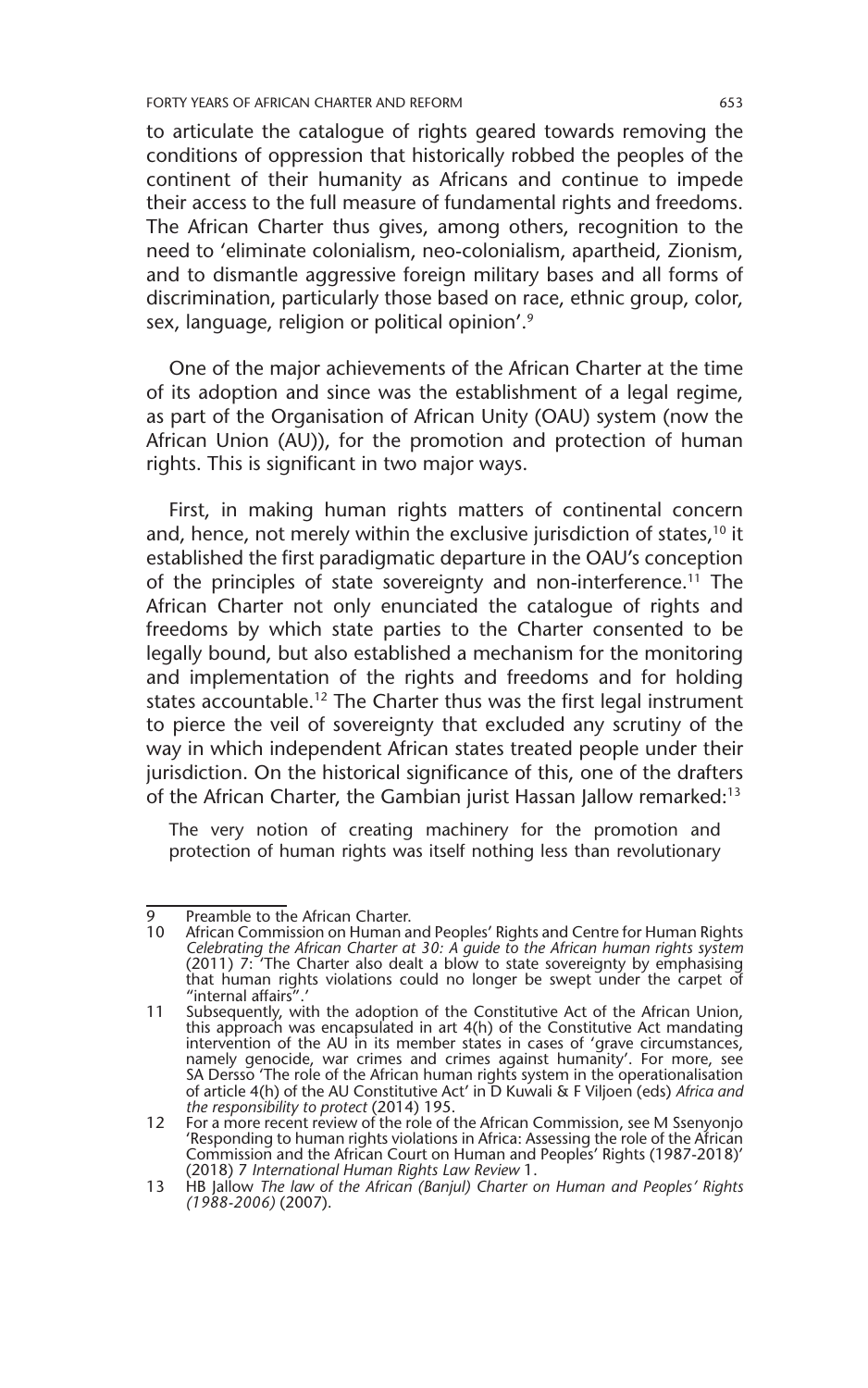in a continent where and at a time when the African states were ultrajealous of their national sovereignty even and brooked no interference in what they regarded as their internal affairs.

Second, in embracing human rights and extending their scope and articulation, the African Charter ended the debate about the legitimacy of human rights in Africa. This is of particular importance as the African Charter opens further avenues for the recognition and articulation of human rights both at the continental and national levels. The Charter inspired the adoption of various human rights and democracy and governance norms within the OAU and its successor, the AU. This also accounts for the huge space given to human rights in the AU's founding treaty, the Constitutive Act.<sup>14</sup> The African Charter and the various other human rights instruments that succeeded it served as a source of inspiration in the elaboration of national bills of rights and various laws giving effect to specific human rights. The African human rights system also contributed to the recognition of and the affirmation of the legitimacy of the works of civil society organisations (CSOs), human rights defenders, political opposition and the media, despite the increasing assault to which in recent years they have been subjected.<sup>15</sup>

Apart from establishing the African Commission on Human and Peoples' Rights (African Commission), the premier human rights body in the AU, the African Charter paved the way for the establishment of other human rights institutions. In 1990, under the African Charter on the Rights and Welfare of the Child (African Children's Charter), the African Committee of Experts on the Rights and Welfare of the Child (African Children's Committee) was constituted dedicated to securing the rights of children. The 1998 Protocol to the African Charter on Human and Peoples' Rights on the Establishment of an African Court on Human and Peoples' Rights established the African Court on Human and Peoples' Rights (African Court) to complement the African Commission. While the African Commission has a wide mandate covering the monitoring, investigation and promotion of human rights, the African Court's mandate is exclusively limited to receiving and adjudicating complaints on violations of human rights. These three institutions, supported by national human

<sup>14</sup> For an early review of the AU Constitutive Act, see K Magliveras & G Naldi 'The African Union. A new dawn for Africa?' (2002) 51 *International and Comparative Law Quarterly* 415; for a subsequent assessment, see AM Ibrahim 'Evaluating a decade of the African Union's protection of human rights and democracy: A post-Tahrir assessment' (2012) 12 *African Human Rights Law Journal* 30.

<sup>15</sup> The African Commission grants observer status to NGOs and it collaborates with NGOs in convening the NGO forum that is organised ahead of the ordinary session of the Commission to provide CSOs with input into the deliberations of the sessions of the Commission. Over 530 national and international CSOs enjoy observer status with the African Commission.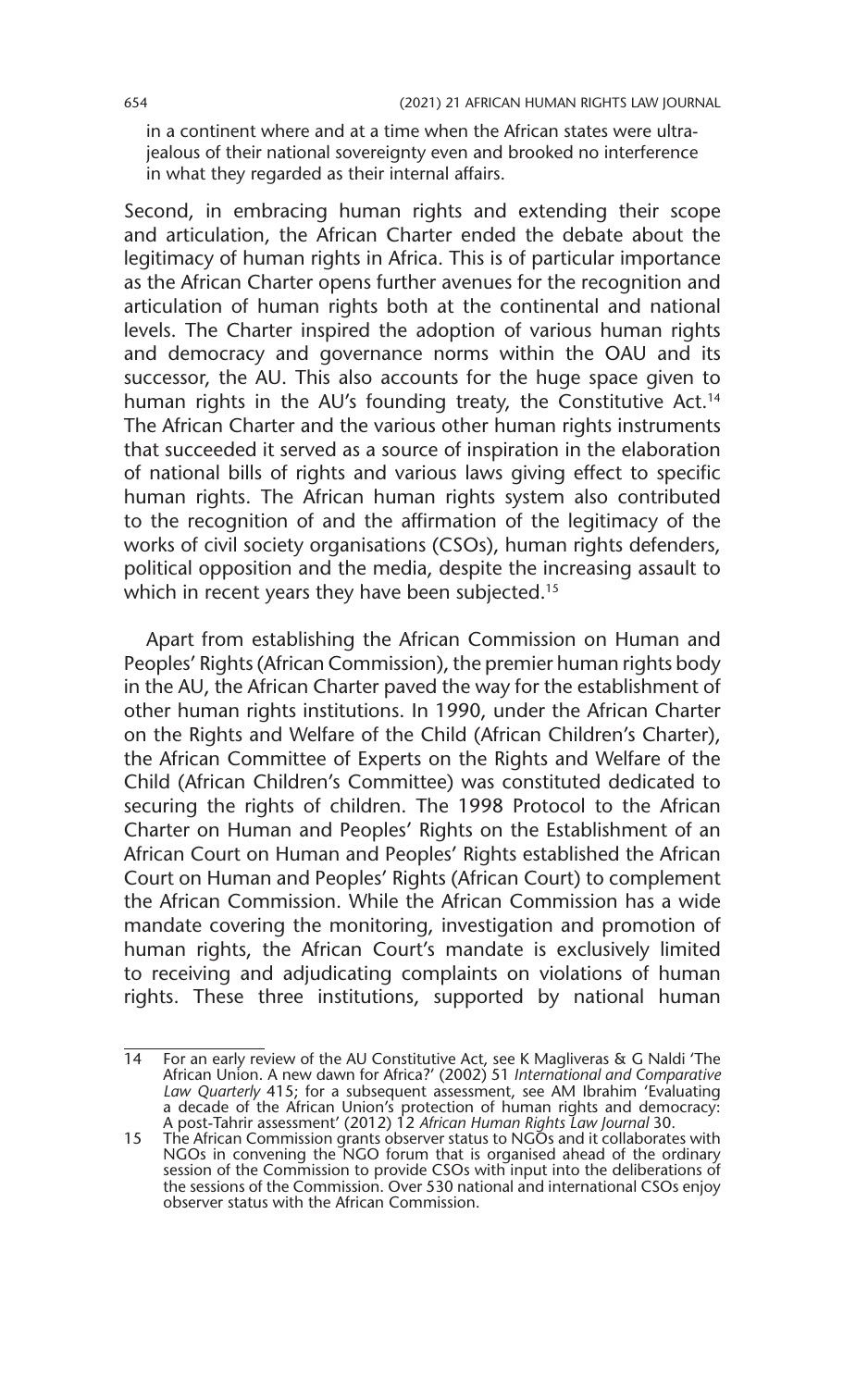FORTY YEARS OF AFRICAN CHARTER AND REFORM 655

rights institutions and CSOs, make up the human rights bodies of the African human rights system.16 Together they have become an avenue to hear and respond to various human rights violations affecting various sectors of African citizens.17 Despite the challenges that they face and the initial doubts about whether they can hold governments accountable, first the African Commission and later the other two human rights bodies have become important sites for exposing human rights violations in African states and lending support to the human rights work of CSOs and the media and for validating the voices of victims.

While many of its promises have been honoured by breach rather than compliance, the foregoing illustrate that the African Charter has broken new ground in both the politico-legal evolution of the continent and international legal recognition of fundamental rights and freedoms. At the global level, it contributed to the enrichment of the international corpus of human rights. It did so both by giving equal legal status to civil and political rights, on the one hand, and economic and social rights, on the other, and by enshrining the collective rights of peoples and the duties of individuals. In so doing, it filled the existing gaps in the international bill of rights.

#### **3 State of human rights in Africa**

As Heyns rightly pointed out, 'the ultimate test for any legal system that purports to deal with human rights is the difference it makes to the lives of people'.18 In this regard, even on the surface review of the state of human rights in Africa reveals the enormous gap that exists between the promise of the human rights system and the lived experience of the overwhelming majority of the people on the continent. Notwithstanding the progress made at normative and institutional levels<sup>19</sup> and the widespread and increasing acceptance and consciousness of the African public regarding human rights, the sources of threats to human rights and the scale and recurrence of violations continue to be increasingly disturbing.

<sup>16</sup> See Amnesty International *The state of the African regional human rights bodies and mechanisms 2019-2020* (2020). On the role of national human rights commissions and NGOs, see N Mbelle 'The role of non-governmental organisations and national human rights institutions at the African Commission' in M Evans & R Murray (eds) *The African Charter on Human and Peoples' Rights: The system in practice, 1986-2006* (2008) 289.

<sup>17</sup> For a recent assessment on this, see Ssenyonjo (n 12) 1.

<sup>18</sup> Heyns (n 3) 156.

<sup>19</sup> For a recent assessment on this, see Ssenyonjo (n 12) 1.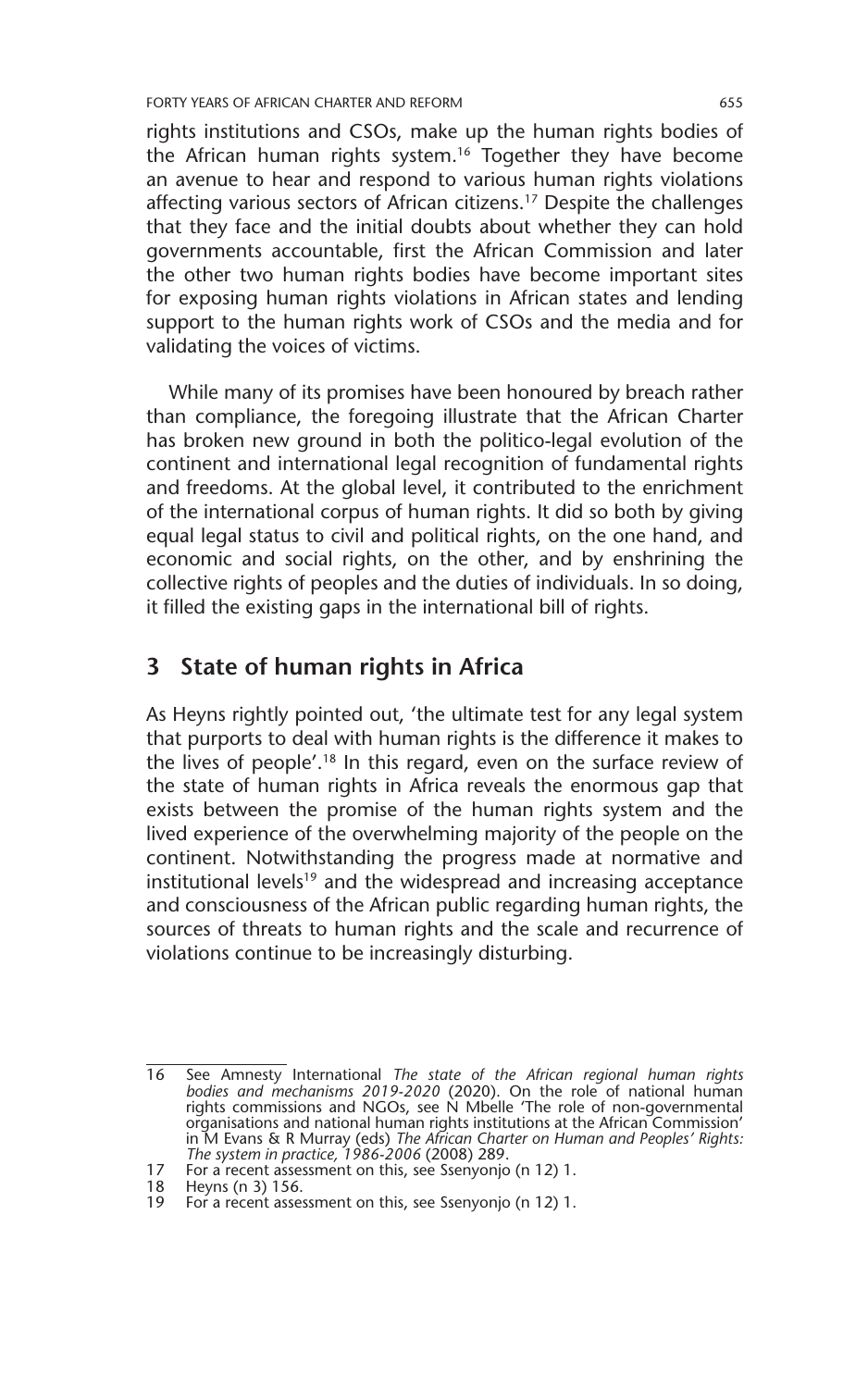The African continent, as other parts of the world, $20$  has continued to witness the shrinking of the civic space. $21$  Governments have been using both legal and extra-legal measures that have inflicted a major assault on freedom of expression, freedom of association and assembly and freedom of the press. The legal regimes that governments use include the adoption of laws with requirements that limit access to foreign funds and entail cumbersome registration processes. The number of governments in Africa imposing restrictions on CSO operations has been on the rise.<sup>22</sup>

Governments also resort to the use of 'an ever-expanding array of tools and tactics, including suspension of internet access, surveillance systems, licensing requirements, prohibitive fees, and even raids, arrests, and government violence'.23 As some of these tactics make clear, in the context of the mobilisation by the public of the online space for exercising their rights and holding officials accountable, the manipulation of digital technology has also become a frontier for authoritarian control.

Another manifestation of the dire state of human rights in Africa is the increasing authoritarian drift of many governments on the continent. Although the trend remains uneven and stands in contrast to the rise in support for accountable and democratic systems of governance on the part of the public, Africa is also witnessing a regression in democratic governance. The 2020 Mo Ibrahim African Governance Index finds that over the past decade 20 countries, home to 41,9 per cent of Africa's population, have experienced declines in indicators that measure security and the rule of law (-0,7) and participation, rights and inclusion  $(-1.4)$ . <sup>24</sup> In North Africa the gains achieved due to the 2010/2011 popular uprisings have largely been reversed and the region is experiencing the resurgence of repressive authoritarianism. Other countries that have experienced this slide to authoritarianism include Tanzania, Uganda, Kenya and Ethiopia in East Africa; Zimbabwe and Zambia in Southern Africa; Benin, Guinea, Senegal and Togo in West Africa; and Cameroon, Chad and

<sup>20</sup> J Bossuyt & M Ronceray *Claiming back civic space: Towards approaches fit for the 2020s* (2020).

<sup>21</sup> D Kobe 'Civic space restrictions in Africa: Conflict trends' 2018/1 (ACCORD), https://www.accord.org.za/conflict-trends/civic-space-restrictions-in-africa/ (accessed 1 December 2021).

<sup>22</sup> H Smidt 'Shrinking the civic in Africa: When governments crack down on civil society' November 2018, https://www.giga-hamburg.de/en/publications/ 11568057-shrinking-civic-space-africa-when-governments-crack-down-civil-society/ (accessed 1 December 2021).

<sup>23</sup> C Logan & P Penar 'Are Africans' freedoms slipping away?' Afrobarometer Policy Paper 55 (2019) 23.

<sup>24</sup> 2020 Mo Ibrahim African Governance Index.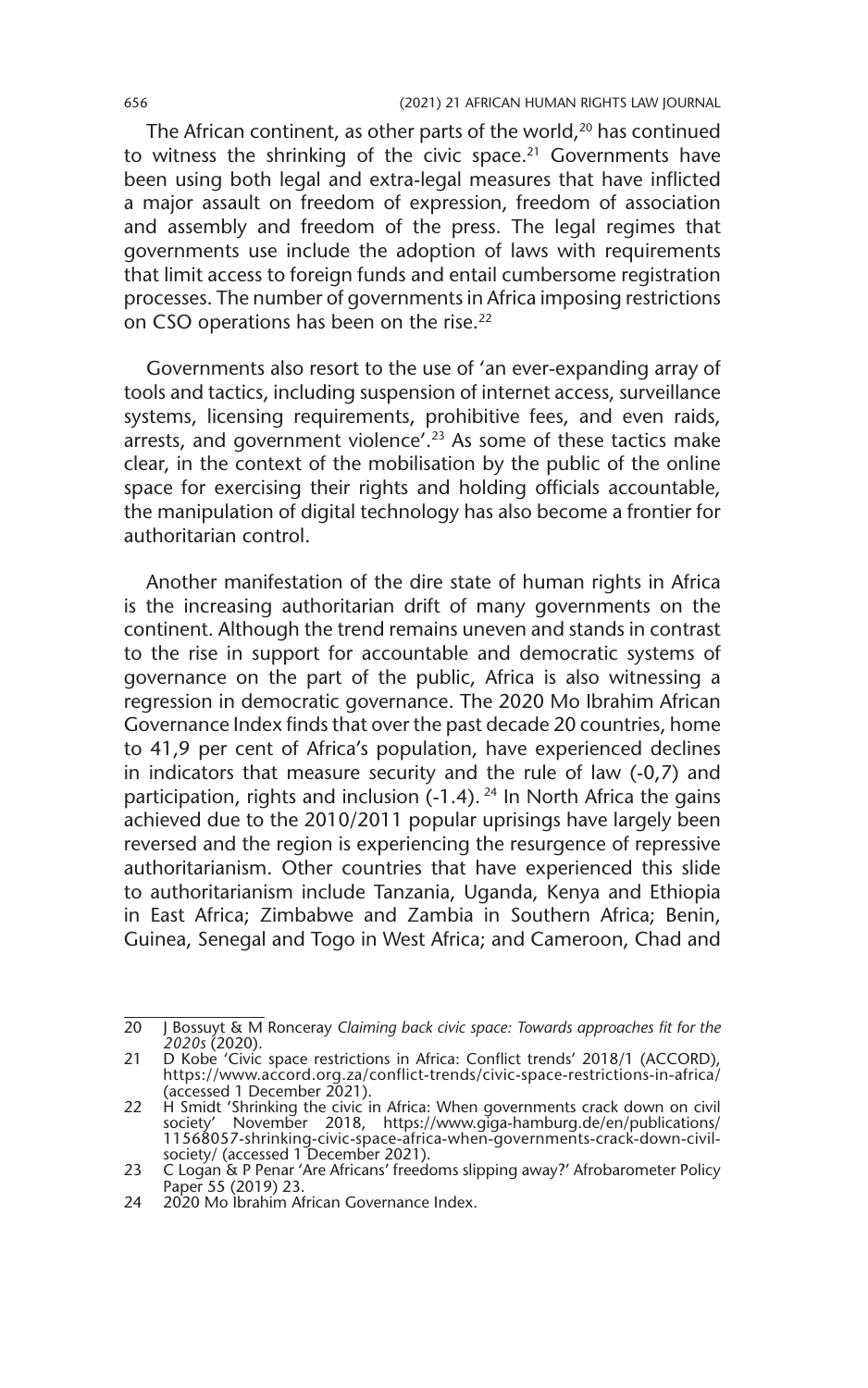the Democratic Republic of the Congo (DRC) in the Central Africa region.

The prevalence of what political scientists call 'constitutional *coup*' 25 has deepened the regression of the democratisation process in Africa. There are more states in Africa that experienced the removal of constitutional limits on the terms of office of presidents than those that uphold the two-term limit. Additionally, the continent has witnessed three instances of military seizure of power in less than half a year during 2021. These developments have raised concerns that the progress registered to end military *coups* is facing reversals.26

The vast majority of the people of the continent lead a life that is stripped of the essential conditions for a dignified life worthy of a human being. In 2020 the number of people living in extreme poverty on the continent jumped to over half a billion. What this means is that some 520 million people live with no or a very low level of income, having no resources necessary to meet basic needs.<sup>27</sup> Apart from living in places susceptible to violence and crime and with no social services and hygiene, they suffer from ill-health, a lack of social capital and severe material deprivations.28

The deepening sense of despair engulfing the unemployed and the youth of the continent has become further compounded. In the face of non-existent and declining economic opportunities and deepening inequalities, the democratic governance deficit is heightening the restlessness of the majority of the youthful population of the continent. Not surprisingly, rather than the human rights system, protests and riots have become the preferred avenues for expressing the discontent of the public powered by youth mobilisation and new technology. More gravely, despite the death of nearly 20 000 migrants between 2014 and 2018<sup>29</sup> 'turning the Mediterranean Sea into a graveyard', $30$  an increasing number of people, desperate to find better lives elsewhere, continue to embark on the perilous

<sup>25</sup> See AMBM Mangu 'South Africa's contribution to constitutionalism, rule of law and democracy' in AMBM Mangu (ed) *Regional integration in Africa: What role for South Africa?* (2020) 15.

<sup>26</sup> https://amaniafrica-et.org/critical-reflections-on-the-challenges-to-andmeans-of-strengthening-the-au-norm-banning-unconstitutional-changes-ofgovernments-ucg/ (accessed 1 December 2021).

<sup>27</sup> For details on the manifestations of poverty, see B Gweshengwe & NH Hassan 'Defining the characteristics of poverty and their implications for poverty analysis' (2020) 6 *Cogent Social Sciences* 1768669.

<sup>28</sup> As above.

<sup>29</sup> https://www.infomigrants.net/en/post/23295/over-20-000-migrant-deaths-in-mediterranean-since-2014-iom (accessed 1 December 2021).

<sup>30</sup> https://www.infomigrants.net/en/post/22931/europe-has-turned-mediter ranean-into-migrant-graveyard-ngo-president-claims (accessed 1 December 2021).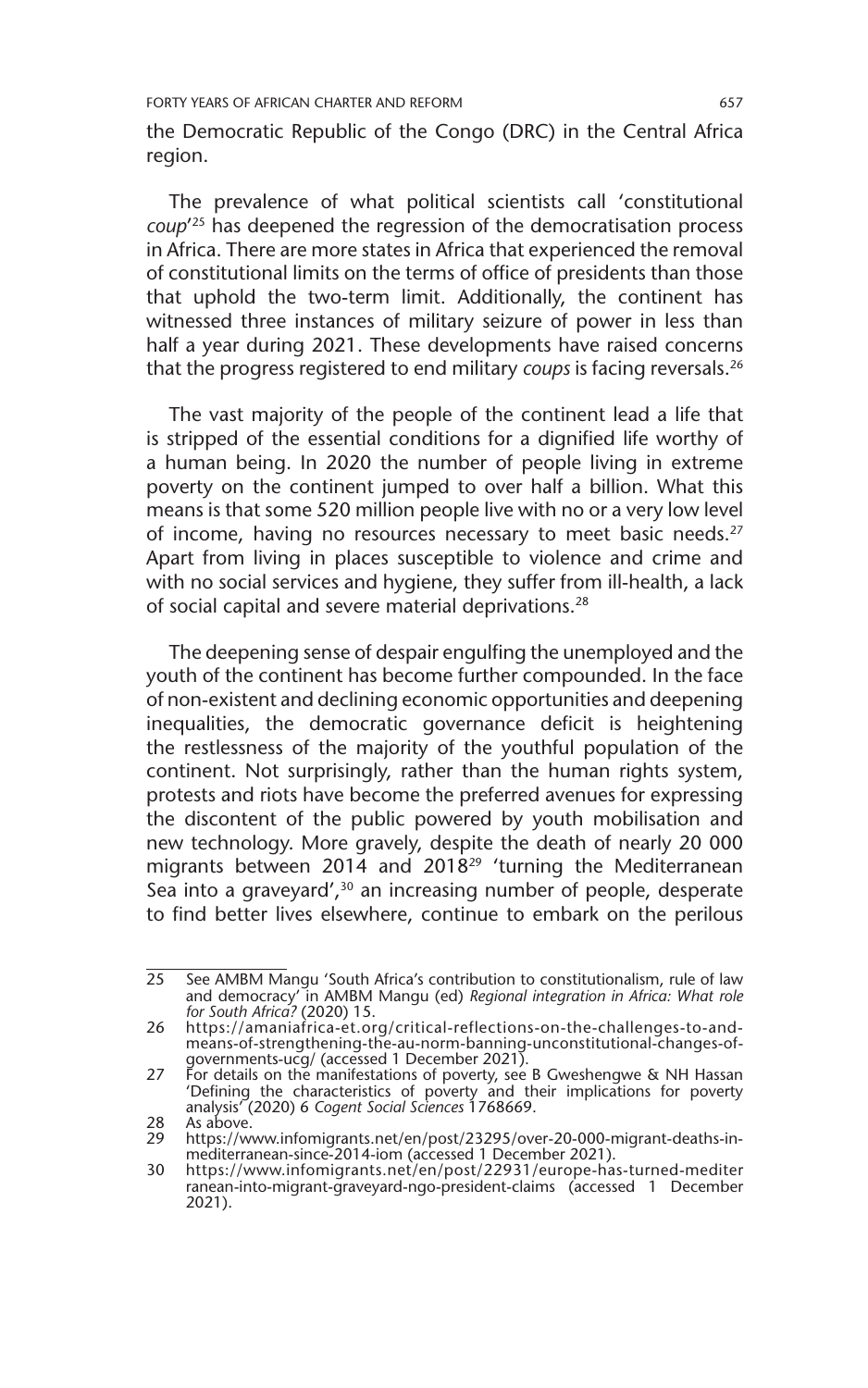journey across the Sahara for crossing the Mediterranean Sea into Europe. Others hand themselves over to smugglers in the Horn of Africa and Sinai for being thrown onto dangerous boats crossing the Red Sea to Gulf countries and Israel.

Twenty years ago Heyns observed that 'the level of human rights violations in Africa constitutes a problem of immense magnitude, and that the African Charter system has to date made a far from satisfactory impact in redressing the situation'.<sup>31</sup> As the foregoing review of the current state of human rights on the continent attests to, the situation has deteriorated from bad to worse since Heyns made these observations. The state of human rights on the continent has increasingly become more concerning today than 20 years ago. This, among others, raises questions about the performance of the African human rights system. The gaps that the foregoing challenges to human rights reveal between the promise of the African Charter and the lived realities of the majority of people on the continent can further erode the already precarious public confidence in human rights, in general, and the African regional system, in particular.

#### **4 Human rights issues that COVID-19 laid bare**

The gravity of this risk of further erosion of confidence in human rights has become prominently evident with the advent of the COVID-19 pandemic. Not surprisingly, COVID-19 not only exacerbated existing human rights issues but also triggered the emergence of additional human rights issues. In terms of the picture that emerges in Africa, our analysis of the African human rights system, as gathered from the monitoring work of the African Commission and the various reports the Commission received, shows that COVID-19 relates to five broad issues of human rights.<sup>32</sup>

First, COVID-19 of and in itself is a human rights issue. The morbidity and mortality that the pandemic precipitates pose the most serious threat to fundamental human rights, most notably the right to health, the right to personal safety and the right to life. It is a human rights necessity that states in pursuit of discharging their human rights obligations under article 1 of the African Charter, the founding treaty of the African human rights system, take appropriate measures for safeguarding the public from the threat that this pandemic poses

<sup>31</sup> Heyns (n 3) 156.

<sup>32</sup> See Press Conference of the Chairperson of the African Commission on Human and Peoples' Rights, https://au.int/en/pressreleases/20200815/press-briefingchairperson-achpr (accessed 1 December 2021).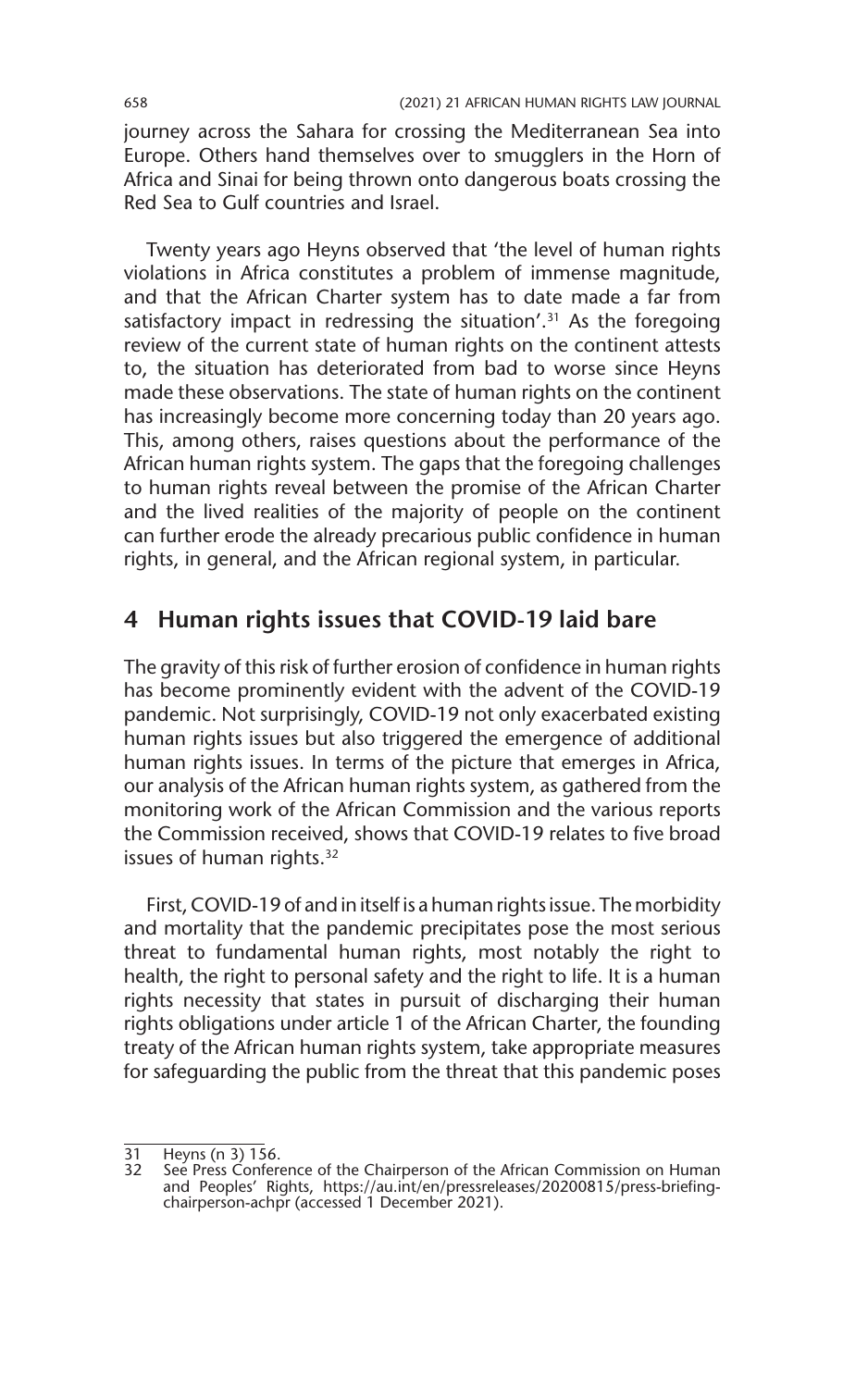to health, safety and life. The implication of this is that the state would be responsible where severe sickness and death result from the failure of governments to take the necessary measures within the confines of human rights standards in emergency situations.

The Commission issued the first statement highlighting these points on 28 February 2020 at a time when only a handful of cases in a few countries were reported and before COVID-19 was declared a pandemic by the World Health Organisation (WHO).<sup>33</sup> Considering the weak state of the health systems of many state parties to the African Charter and the lack of preparedness for such contingencies, 34 we put particular emphasis on prevention measures, including with an emphasis on the right of access to information on the pandemic.

Second, the vulnerabilities, structural deficiencies and inequalities that COVID-19 brought to the fore are also products of governance and policy failures in implementing human rights commitments.<sup>35</sup> In particular, they highlight the neglect by the social and economic policies of our societies as well as by the human rights system of the centrality of socio-economic rights. This is reflected in the lack of due regard to human development in the gross domestic product (GDP) growth-driven economic policies of countries on the continent and the resultant gap between GDP growth and the pervasive socioeconomic deprivations on the continent.

These conditions of widespread vulnerabilities arise from the failure of states *vis-à-vis* the provision of access to socio-economic rights. This failure is a result of

- major gaps in the social and economic policy of our states and the resultant lack of investment in access to health care, social security, water, sanitation, education, housing and sustainable employment;
- the perpetuation of the legacies of colonialism and apartheid;

<sup>33</sup> According to Amnesty International, the African Commission was the first international body to issue a statement providing legal guidance on COVID-19 and human rights.

<sup>34</sup> The African Commission in this respect noted that '[m]ost African states lack a pandemic response and management strategy and plan, thereby forced to resort to ad hoc approaches with a great deal of experimentation and improvisation but often leading to a state centric approach lacking the benefit of public participation and community engagement', https://au.int/en/pressreleases/20200815/press-briefing-chairperson-achpr (accessed 1 December 2021). 35 SA Dersso 'In the face of the pandemic human rights are a necessity' *Mail and* 

*Guardian* 3 April 2020, https://mg.co.za/article/2020-04-03-in-the-face-of-thepandemic-human-rights-are-a-necessity-not-a-luxury/ (accessed 1 December 2021).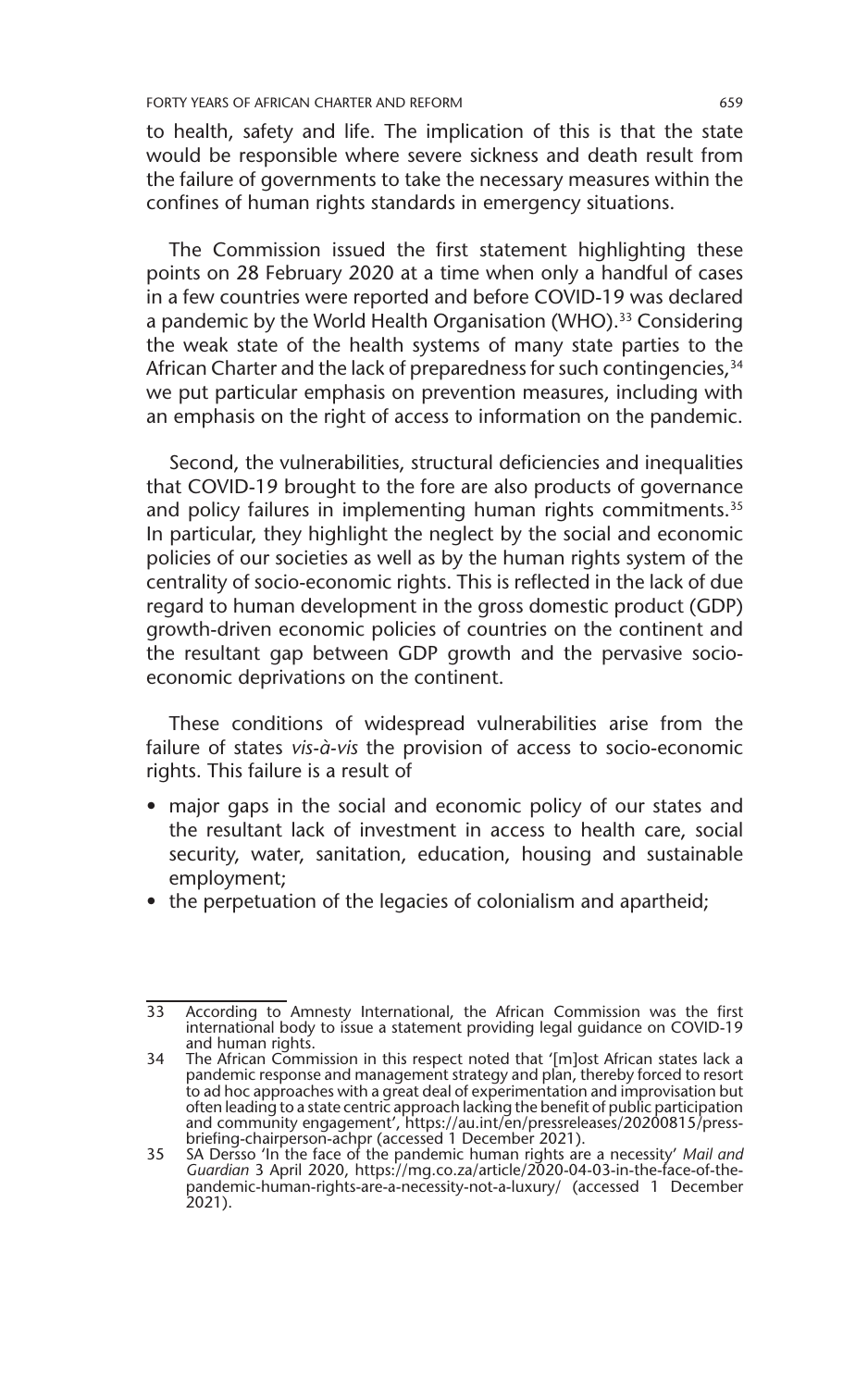- the nature of the structure of our economies' dependence on the export of limited raw materials; and
- the economic development paradigm that our countries follow and the global financial and economic system champions and dictates on African countries.

In other words, the vulnerabilities of our societies that COVID-19 revealed are products of current and recent past wrong policy choices and governance failures on the part of our political and economic systems.

This state of affairs, facilitated by the weaknesses of the structure of the economies of many countries on the continent and the commodification of access to socio-economic rights due to the dominant neo-liberal economic policy prescriptions, 36 has left those without access to these basic necessities without even the most basic means of protection to the threats of COVID-19 such as hand washing and social distancing. Under these conditions, even those who thought of themselves as being capable of fending for themselves by buying from the market have found themselves unprotected from COVID-19. After all, for pandemics such as COVID-19 and similar threats to public health, it is the existence of public health provisions rather than market-based options that create the minimum conditions for the protection of all.

For us in the African human rights system, this has highlighted two concerns. The first is the existence of a gaping hole in the socioeconomic systems and the governance of the state parties to the African Charter. The second is the pervasiveness and gravity of the deprivation of socio-economic rights, which are central not only to the well-being of individuals and communities but also for the safety of our societies as a whole.

Third, despite the necessity for adopting measures for addressing the pandemic, which by their nature may necessitate a restriction of rights, COVID-19 response measures have also given rise to a wide range of human rights problems.<sup>37</sup> First, some of the measures

<sup>36</sup> In a statement delivered during the 68th ordinary session of the African Commission, ISER pointed out that 'the unregulated expansion of private actors – particularly when they exist in lieu of public options – have been detrimental to the accessibility of health care for vulnerable populations', https://www.iseruganda.org/images/downloads/ISER\_Oral\_Statement\_to\_the\_68th\_ACHPR\_ Ordinary\_Session.pdf (accessed 1 December 2021). 37 M Segun 'Human rights abuses escalate in Africa during the pandemic' *Business* 

*Day* 18 January 2021, https://www.businesslive.co.za/bd/opinion/2021-01- 18-human-rights-abuses-escalate-in-africa-during-the-pandemic/ (accessed 1 December 2021).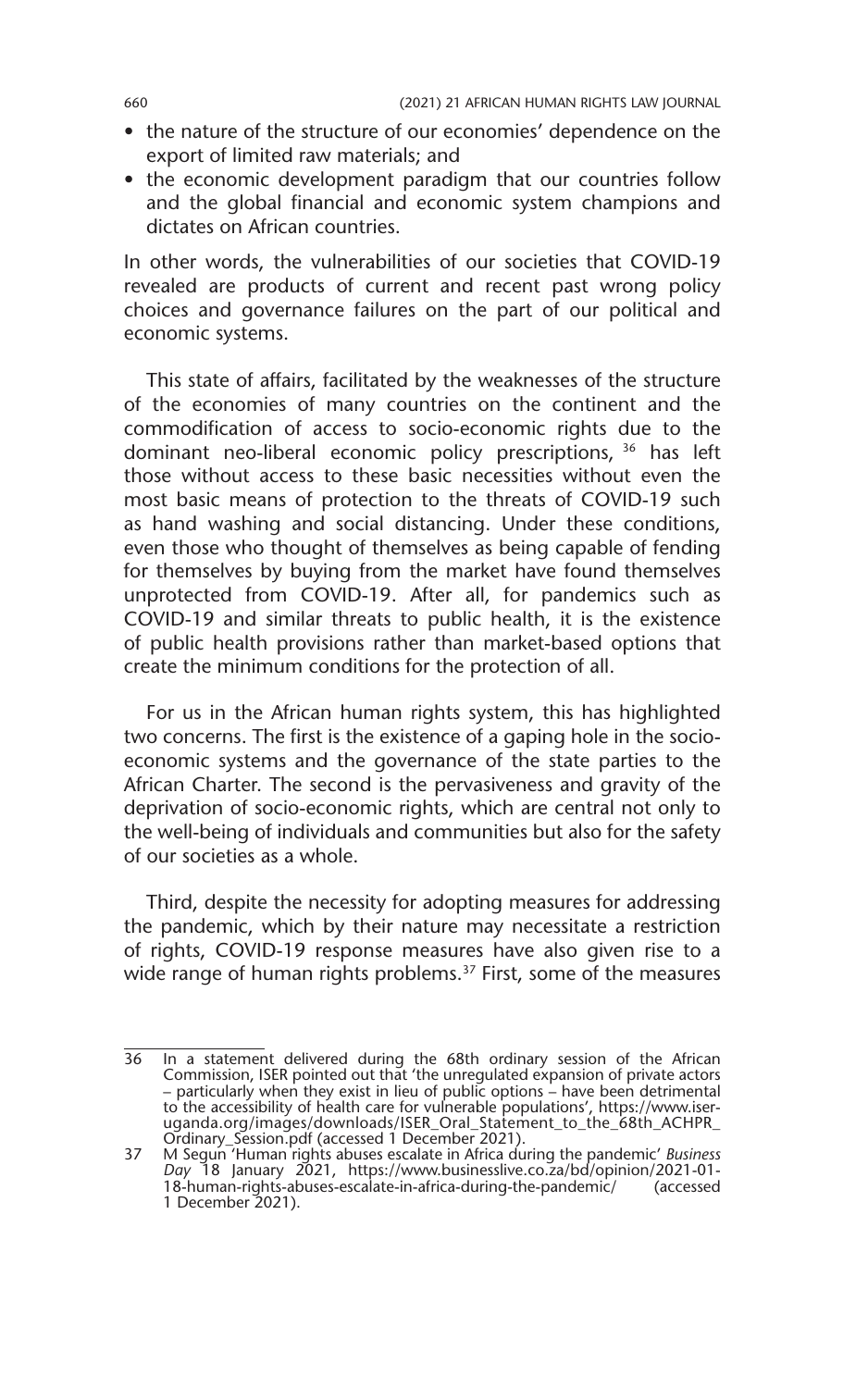adopted by their very nature happen to be not in line with established human rights principles, including, most notably, that of precaution, necessity, proportionality and legality.<sup>38</sup> Second, heavy securitisation of the approach for enforcing COVID-19 regulations and the disruption that the regulations caused to access to basic necessities, particularly for the most vulnerable among us, have led to a major increase in violations and in people being deprived of their rights.<sup>39</sup>

It was in appreciation and anticipation of these plethora of human rights issues (arising from COVID-19 regulations and their enforcement) that the African Commission issued a comprehensive statement on a human rights-based effective response to COVID-19 in Africa on 24 March 2020. The statement, which is divided into 12 operative sections, outlines the human rights principles and standards that state parties to the African Charter and other applicable treaties, such as the Protocol to the African Charter on Human and Peoples' Rights on the Rights of Women in Africa (African Women's Protocol) are expected to follow in designing and implementing their COVID-19 response regulations.

Fourth, it has become clear that the unprecedented nature of the impact of COVID-19 not only on health but also other areas of life means that this pandemic is not a temporary event that will easily pass in a short time. Most notably, the socio-economic and humanitarian fall-out of COVID-19 is widespread and severe. For us, the African Commission, this is perhaps one of the most serious and more enduring challenges that can have catastrophic human rights consequences as tens of millions are pushed into extreme poverty and many others face hunger and starvation. It was in recognition of this that the author and the UN High Commissioner for Human Rights issued a joint statement on 20 May 2020.40

Fifth and finally, despite the fact that COVID-19 threatens everyone irrespective of ethnicity, race, gender, social status or any similar basis of difference, the impact of both the virus and the measures instituted for its containment do not affect everyone equally. Given that some people are more vulnerable to the shocks of emergencies on account of intersectionality,<sup>41</sup> they are impacted by the pandemic

<sup>38</sup> See the 66th ordinary session of the African Commission dedicated to human rights and the COVID-19 pandemic, https://au.int/sw/node/39107 (accessed 1 December 2021).

<sup>39</sup> As above. 40 'We must act now to avoid catastrophe, say rights chiefs', https://www.achpr. org/pressrelease/detail?id=505 (accessed 1 December 2021).

<sup>41</sup> For an analysis of intersectionality and COVID-19, see K Theidon 'A forecasted failure: Intersectionality, COVID-19, and the perfect storm' (2020) 19 *Journal of Human Rights* 528.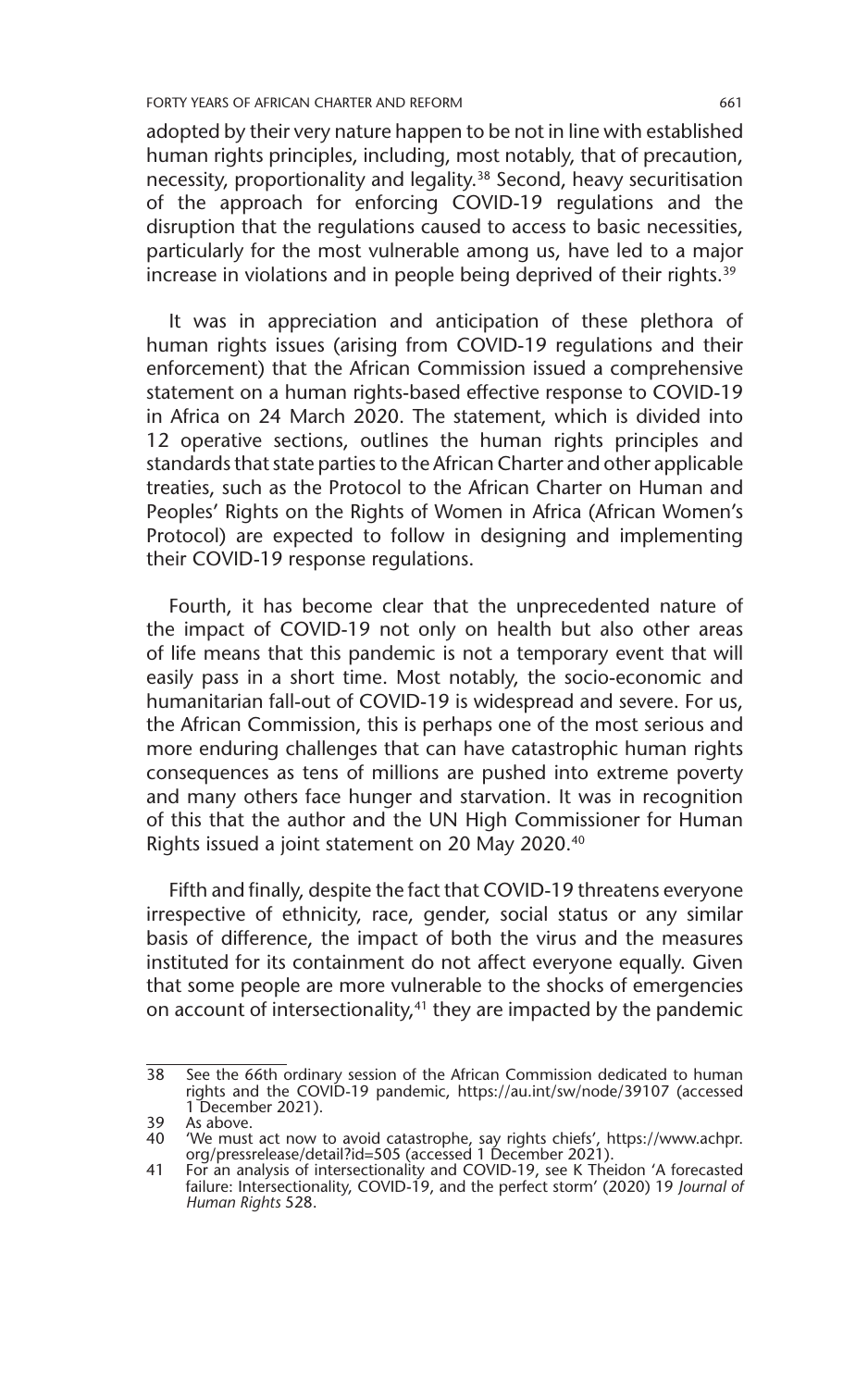much more than other members of society.<sup>42</sup> People most affected in Africa include persons with underlying health conditions, the poor, women, internally-displaced persons (IDPs), people in places of detention, asylum seekers, refugees, migrants, persons with disabilities, older persons, minorities and people with precarious employment.

## **5 Lessons from COVID-19 on the limits of the human rights system**

There are a number of observations that emerge from COVID-19's major human rights issues for the human rights system in general. Certainly, COVID19 – in the way it both laid bare the fallacies and falsehoods, to borrow from Secretary-General Antonio Guterres's 18 July 2020 Nelson Mandela lecture,<sup>43</sup> in the narrative of progress and development and brought to the fore the vulnerabilities and inequalities that pervade our societies and the deficiencies of our systems of governance and economic development paradigm – has also highlighted the existing gaps and failures of human rights.

It can be said that COVID-19 has presented the foremost challenge to and revealed the shortfalls of the entire human rights movement. Indeed, the pandemic has become an indictment of our human rights work. As the president of Open Society Foundation rightly pointed out, 'the traditional models of advancing democratic values and institutions (human rights) are struggling'.<sup>44</sup> The human rights movement has generally focused on making its trademark feature of loud reaction to events rather than on proactive action for addressing the structural issues that make those events possible. The seriousness of the limits of this has now become evident for all to recognise, a silver lining from the pandemic.

Viewed through the prism of so-called three generations of rights, COVID-19 has demonstrated the continuing marginalisation and neglect of socio-economic rights. Despite the normative position of the interdependence and indivisibility of rights, in practice civil

<sup>42</sup> LJ Wallace et al 'COVID-19 in sub-Saharan Africa: Impacts on vulnerable populations and sustaining home-grown solutions' (2020) 111 *Canadian Journal of Public Health* 649-653.

<sup>43</sup> https://www.un.org/sg/en/content/sg/speeches/2020-07-18/remarks-nelsonmandela-lecture-tackling-the-inequality-pandemic-new-social-contract-for-new-era (accessed 1 December 2021).

<sup>44</sup> M Malloch-Brown 'The fight for open societies begins again' Project Syndicate 7 July 2021, https://www.project-syndicate.org/commentary/renewingthe-fight-for-democracy-human-rights-open-societies-by-mark-mallochbrown-2021-07 (accessed 1 December 2021).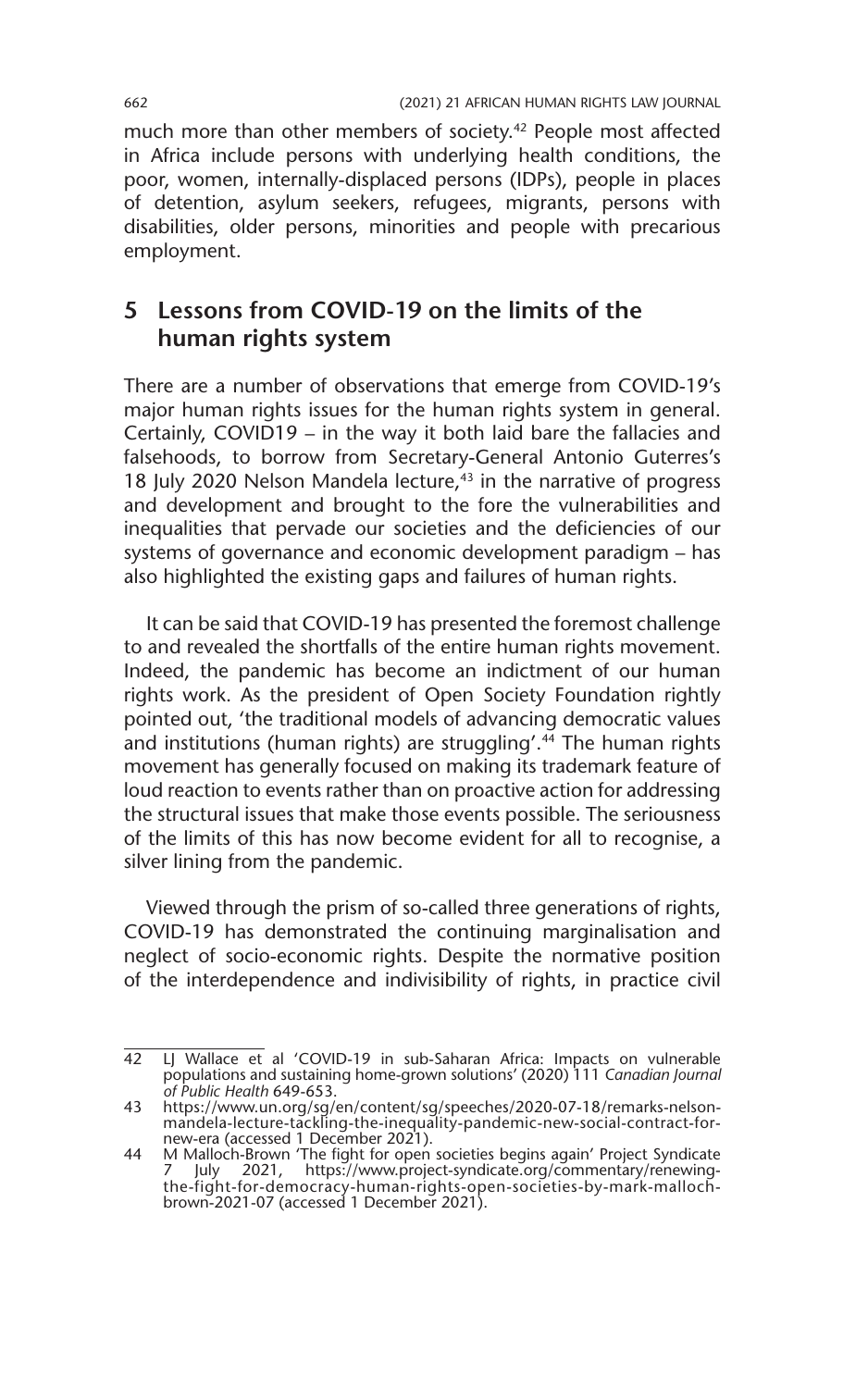and political rights continue to dominate much of the practice and discourse of human rights.<sup>45</sup> Human rights actors, both in their advocacy and in their legal analysis, have not adequately problematised the lack of access to water, sanitation, health care, education, food, and so forth as manifestations of deprivation of socio-economic rights deserving of corrective measures through policy measures and remedial legal actions. The result is that these deprivations have been left barely attended to.

COVID-19 has exposed not only the pervasiveness of socioeconomic rights deprivation on the continent but also the consequences of such deprivation both on those affected by such lack of access and on society as a whole. Indeed, with this pandemic it has become clear that water, sanitation, health care, housing and education are fundamental rights to which everyone should have access not only because these rights are a prerequisite to live a life of dignity as human beings, but also because access to these rights by all is a condition for the safety and health of all. Malloch-Brown notes that

many view the renewed attention to deep-seated institutional racism in the United States and around the world – and the recognition that marginalisation based on race, gender, religion, and class is often mutually reinforcing – as exposing the limits of a human rights agenda. Human rights remedies, victims argue, have scratched the surface, not reached the roots.

The other limitation of the human rights system is its bias towards the judicialisation of rights issues. There is no doubt that legal methods and processes are important, but the heavy reliance on legal instruments is not without its problems. Indeed, as Albie Sachs J of the South African Constitutional Court pointed out, the result of such judicialisation is that '[t]he social processes and cultural and institutional systems responsible for the violations remain (or are left) uninvestigated'.46 As such, both the diagnosis of the human rights violations and the remedial measures tend to be utmost partial. Indeed, such an approach allows the continuation of the broader conditions that made the perpetration of the violation possible, thereby making the recurrence of violations almost inevitable.

There is also the question of individualisation of violations of human rights and the related tendency of treating violations in isolation from

<sup>45</sup> The number and nature of human rights cases with the African Commission and the African Court show that those relating to socio-economic rights remain very few and far between. Cases relating to civil and political rights remain the mainstay of the human rights system.

<sup>46</sup> Malloch-Brown (n 44).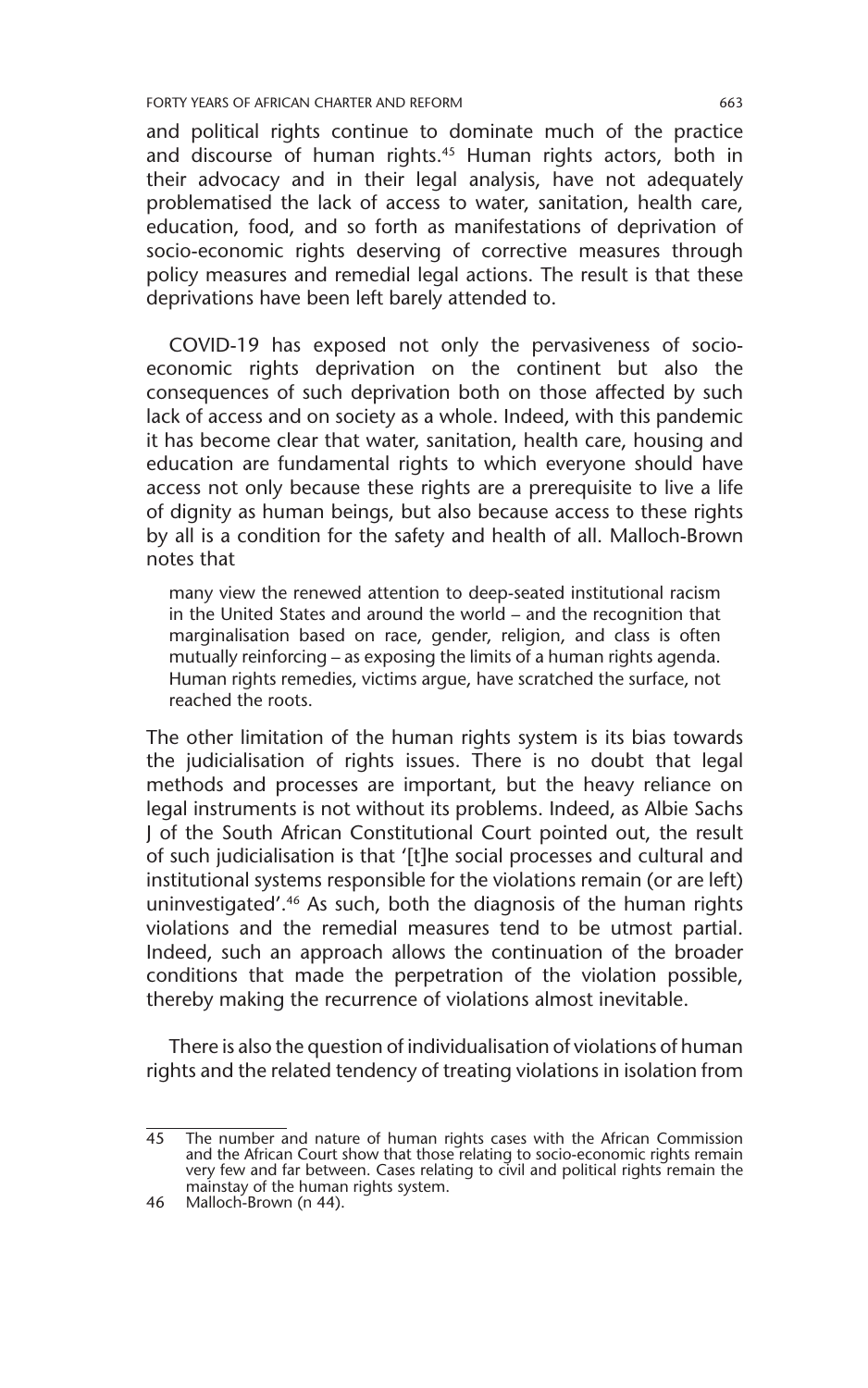and without taking adequate account of the context that have led to such violations. This manifests in the continuing impact of the liberal tradition's bias towards individualism. While this is reflected in terms of the way in which human rights mechanisms are wired, including such as regarding procedural requirements, during the last two decades it found its expression in international criminal justice that is anchored on the Rome Statute of the International Criminal Court (ICC). Here one observes the tendency to individualise responsibility for large-scale violations of human rights and mass atrocities to individual criminal accountability. As such, blame is apportioned and punishment is imposed principally on an individualised way.

Adding to the list, Malloch-Brown highlighted another major flaw in human rights that needs to be addressed urgently. He pointed out that '[w]hereas strong states were the sole or leading human-rights violators during the Cold War, today's world is one of multidimensional human rights menaces'.47 Explaining this point further, he notes that '[i]nequalities, exacerbated by unregulated transnational financial and corporate power, together with dramatic shifts in individual states' fortunes, are creating an ever more challenging landscape. The world is becoming more unequal – and angrier.'48 The result of this is that the scope of authority of the state, which bears the principal obligation under human rights law, have witnessed an increasing decline, and with it the efficacy of a human rights approach premised exclusively on the primacy of the state.

From the African perspective, an equally important gap in the practice and discourse of human rights is the poor attention that is given to the ways in which Africa's place in the global power architecture and, importantly, its economic relations on the international plane affects the policy space of African states and the development of an effective legal, policy and institutional framework for the promotion and protection of human rights. In stating in the Preamble that the peoples of Africa 'are still struggling for their dignity and genuine independence', the African Charter is expressing its recognition of, among others, the adverse impact from the unjust power arrangement of the international system. It thus affirmed that 'it is henceforth essential to pay particular attention to development … and that the satisfaction of economic, social and cultural rights is a guarantee for the enjoyment of civil and political rights'. These preambular statements and the substantive rights, in particular

<sup>47</sup> https://www.project-syndicate.org/commentary/renewing-the-fight-fordemocracy-human-rights-open-societies-by-mark-malloch-brown-2021-07 (accessed 1 December 2021).

<sup>48</sup> As above.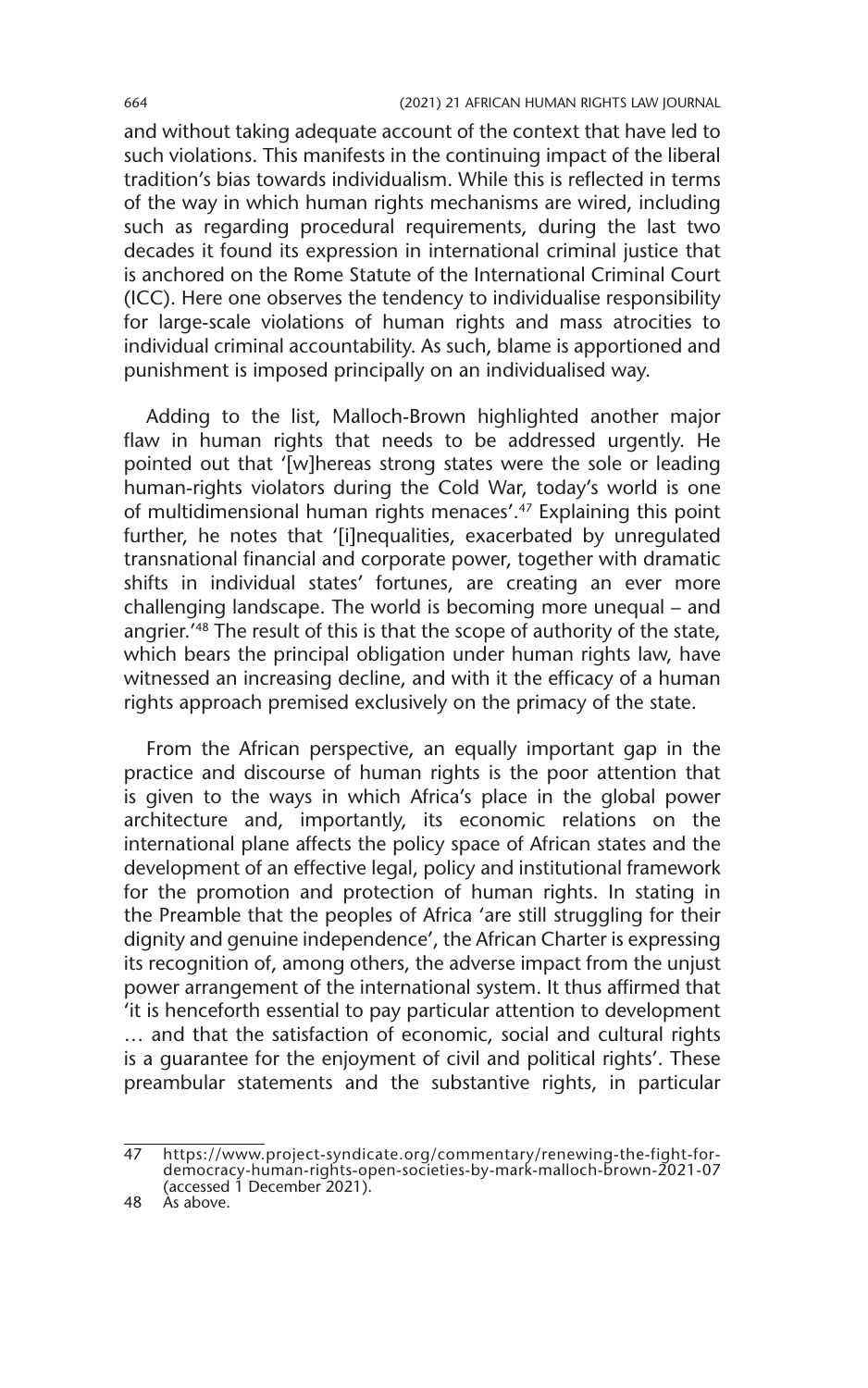the collective rights of peoples, expand the conception of injustice undermining the full enjoyment of human rights to encompass the ways in which the international system frustrates the rights of peoples to freely determine their economic and social development according to the policy they have freely chosen as envisaged in article 20 of the African Charter.

This moment presents us with an invitation to rethink both the approach of the human rights movement and its priority issues of concern. There is a need to expand the approach to human rights work beyond court litigation and reactive expressions of outrage. Equally important is prioritising the focus on the promotion and fulfillment of socio-economic rights.

Will the human rights movement recognise the limitations and weaknesses that this pandemic has highlighted? Will it recognise that what COVID-19 represents is a qualitatively unprecedented challenge, which in part is attributable to the human rights issues long neglected? Will the opportunity it affords the human rights system for changing course be seized?

The choice before the human rights system is stark – continue in a business-as-usual fashion and face irrelevance in the effort to overcome the structural conditions of oppression affecting the vast majority of people in the world? Or reprioritise its focus, its approach and sense of urgency to deal with the human rights issues which, in the context of COVID-19, have become the defining human rights issues of our time: massive poverty, widening inequality, gender oppression, racism, the democratic governance crisis and the climate emergency?

#### **6 Conclusion**

As the foregoing parts reveal, despite the significant contribution of the African Charter, mainly at the normative and institutional levels, in practice the impact of the African human rights system in ensuring the enjoyment of rights by ordinary people leaves a lot to be desired. Most significantly, the contemporary state of human rights raises even more serious questions about both the implementation gap and the legitimacy crisis that the rising disregard of the rights in the Charter creates to the African human rights system.

In light of these issues and the plethora of both structural and commitment challenges facing human rights, Malloch-Brown was on mark that there is a need 'to address the challenges people actually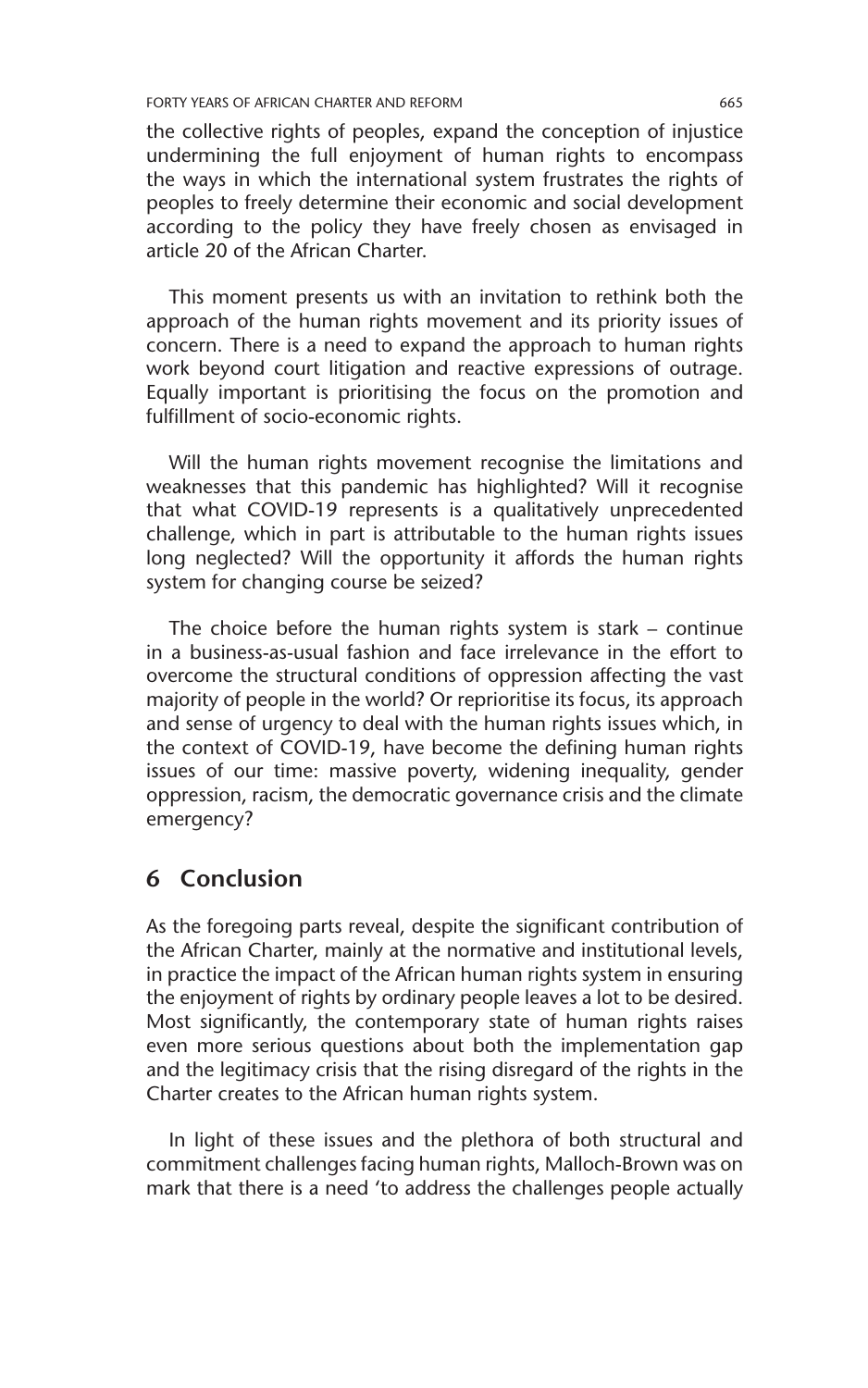face, looking beyond narrow political rights to address the deeper causes of economic and social exclusion'. This will be the key factor that will determine whether the faith of people in human rights will deepen or suffer further erosion in the years to come.

Over the course of the past many years, Africa's economic growth performance has been hailed, giving rise to the 'Africa rising' narrative. While there is no doubt about the GDP growth which a large number of African countries registered over the years, this has been a growth that has not changed the lot of the masses of people on the continent languishing in poverty.

Indeed, the COVID-19 pandemic has exposed the hollowness of this growth narrative, the pervasive fragilities of the economies of the continent and the deep inequalities that pervade most African societies. The arrival of COVID-19 laid bare the pervasiveness of poverty, the lack of social protection, limited access to water and poor sanitation, instability and conflict, expanding environmental degradation and a lack of access to basic health care and decent housing.

Both the structural vulnerabilities and the new emerging challenges that COVID-19 has triggered necessitate that we probe and put on trial the nature of our social and economic systems of governance and, indeed, the model economic development prevalent on the continent.

These conditions necessitate that we rethink the focus or target of our economic development efforts. There is a need for a shift from economic development, of which the primary focus is on securing GDP growth irrespective of its contribution to the improvement in the standard of living of people, to one that focuses on human development.

We need to change the policy orientation in which socio-economic rights are marginalised. We need to change the policy orientation leading to the commodification of access to socio-economic rights, removing the prospect of fulfilment of these rights for the poor and most vulnerable.

From the dusts of COVID-19, we need to articulate and develop a social and economic development policy that invests in socioeconomic rights, that affirms these rights and their public funding as collective public good and as fundamental rights.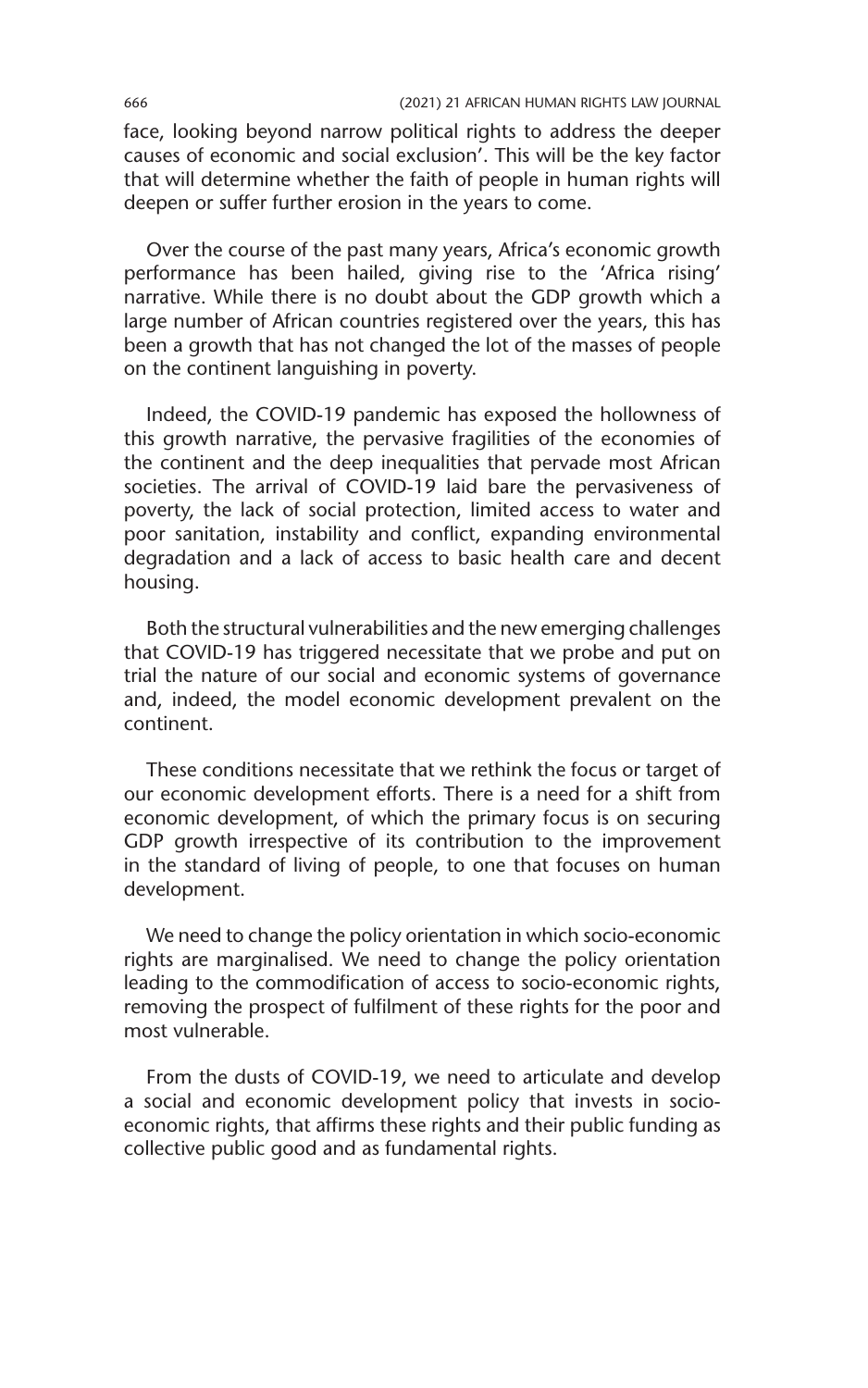FORTY YEARS OF AFRICAN CHARTER AND REFORM 667

The articulation as central policy issues of social and political governance of social and economic services as essential public goods for which the access by all the state bears primary responsibility is not only a human rights necessity but also an imperative for the collective well-being and safety of all. This underscores the fact that public services are essential not only for those who depend on such services for leading a life of dignity befitting a human being, but also for those who may afford to access some of these services that may be available from private options. This is because, as COVID-19 demonstrated, the safety of the 'haves' and the 'have nots' is inseparably tied such that the safety of one cannot be assured if there is no minimum guarantee for the safety of the other. Public services that make access to socio-economic rights for all possible are the essential goods that provide that minimum guarantee necessary for the safety of all members of society.

Such social and economic development policy that affirms socioeconomic rights as fundamental rights and as fundamental public goods demands that we revisit the role of the state. The rights enshrined in the African Charter demand and require a highlycapable and accountable state. These rights demand a state that has the policy space to make policy choices for crafting a development path that tackles the socio-economic and ecological vulnerabilities of our societies, the gendered and generational inequalities and racism that affect our people within and outside of the continent. The role of the state is not simply to create the space but also to facilitate the mobilisation and deployment of the required resources for the provision of the required public services through a public option that complies with the requirements of applicable human rights principles, including non-discrimination.

The human rights practice and discourse also need to articulate and reformulate gaps in social and economic policies and in the social, political and economic systems of governance that fail to address the socio-economic needs of those without access to social services as manifestations of violations of socio-economic rights for which states can be held accountable. Indeed, the continued relevance of the human rights movement depends, among others, on how it frames socio-economic deprivations as fundamental human rights issues and initiates and mobilises effective responses to remedy these not only through judicial action but also the promotion of policy and institutional changes.

In terms of approach as well, the heavy reliance on legal technics and skills needs to be expanded to include and draw on the expertise and role of other areas of expertise. For example, in the areas of